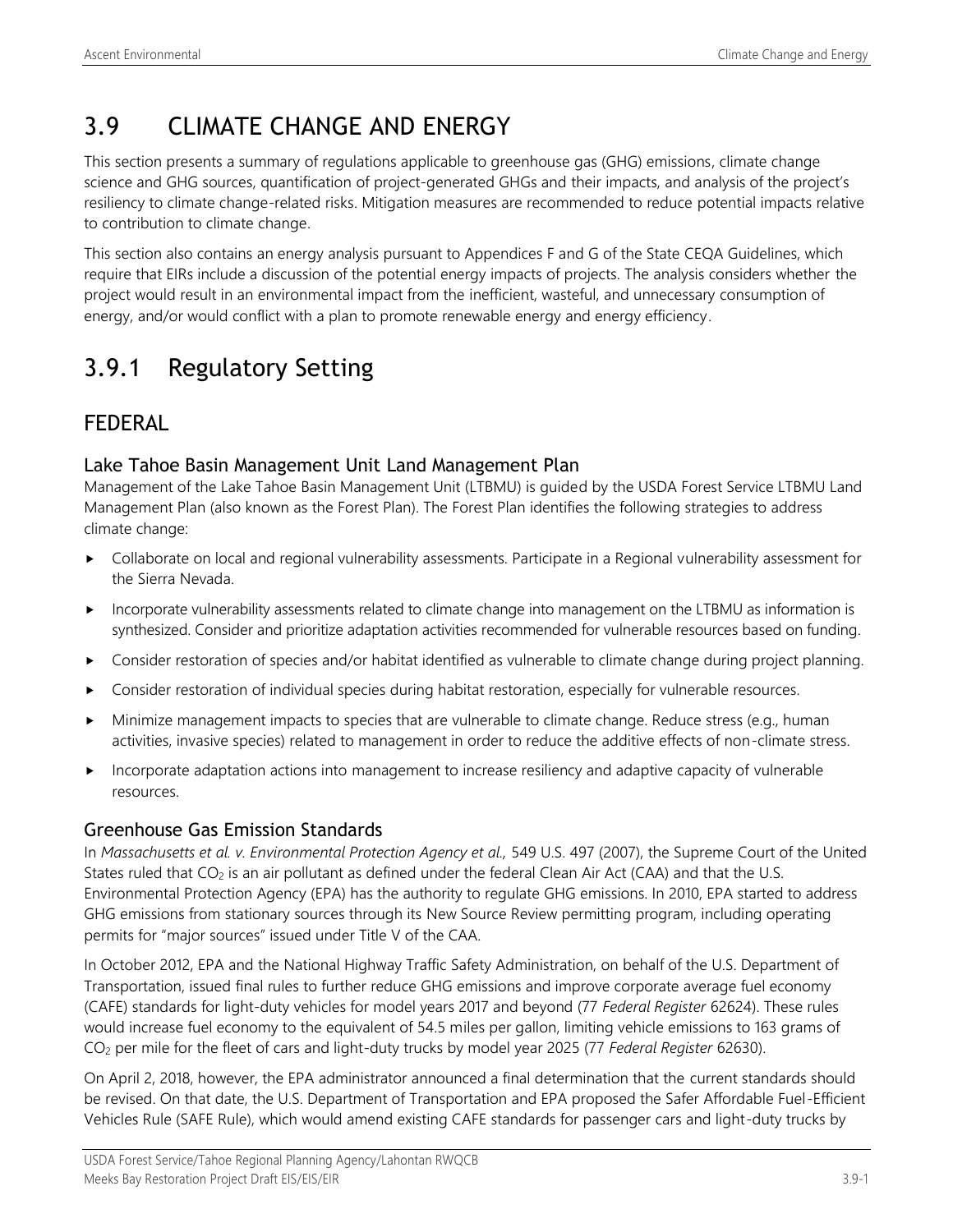increasing the stringency of the standards by 1.5 percent per year from models 2021 through 2026. With a change in federal administrations in early 2021, the SAFE Rule is now being reconsidered. On April 26, 2021, as directed in Executive Order 13990, "Protecting Public Health and the Environment and Restoring Science to Tackle the Climate Crisis," EPA announced plans to reconsider Part One of the SAFE Rule. At the time of preparing this document, EPA is seeking public input on its reconsideration of the action. Public comments to the Notice of Reconsideration closed on June 6, 2021, and a public hearing was held on June 2, 2021 (EPA 2021a). Nevertheless, at the time this Draft EIS/EIS/EIR was prepared, the SAFE Rule Part One is in place and it is unclear whether the SAFE Rule Part One will be revoked by EPA.

SAFE Rule Part Two was finalized on March 31, 2020 and went into effect on June 29, 2020. Part Two of the SAFE Rule sets the CAFE standards to increase in stringency by 1.5 percent per year above Model Year (MYs) 2020 levels for MYs 2021–2026. These standards are lower than the previous CAFE standards, which required that MYs 2021–2026 increase in stringency by 5 percent per year.

The CAA grants California the ability to enact and enforce more strict fuel economy standards through the acquisition of an EPA-issued waiver. Each time California adopts a new vehicle emission standard, the state applies to EPA for a preemption waiver for those standards. However, Part One of the SAFE Rule, which became effective on November 26, 2019, revokes California's existing waiver to implement its own vehicle emission standard and also established a standard to be adopted and enforced nationwide (84 Federal Register 51310). At the time of preparing this Draft EIR, the implications of the SAFE Rule on California's future emissions are contingent upon a variety of unknown factors, including legal challenges by California and other states to the revocation of California's waiver, direction provided by federal leadership, and future cabinet and administration appointments. However, the impact analysis included in this chapter assumes that the SAFE Rule would continue to be implemented, and uses emissions factors developed by the California Air Resources Board (CARB) that account for the potential for a less fuel-efficient future vehicle fleet as a result of the SAFE Rule (CARB 2020a).

In June 2019, EPA, under the authority of the CAA Section 111(d), issued the Affordable Clean Energy rule which provides guidance to states on establishing emissions performance standards for coal-fired electric generating units. Under this rule, states are required to submit plans to EPA that demonstrate the use of specifically listed retrofit technologies and operating practices to achieve  $CO<sub>2</sub>$  emission reductions through heat rate improvement. Heat rate improvement is a measurement of power plant efficiency that EPA determined as part of this rulemaking to be the best system of emission reductions for  $CO<sub>2</sub>$  generated from coal-fired electric generating units (EPA 2021b).

## TAHOE REGIONAL PLANNING AGENCY

## Regional Transportation Plan and Sustainable Communities Strategy

As the Lake Tahoe region's federally designated metropolitan planning organization, TRPA completed the latest update to its RTP in 2021 (TRPA 2021). The plan seeks to improve mobility and safety for the commuting public while at the same time delivering environmental improvements throughout the transportation network in the Tahoe Basin. Important directions of the plan are to reduce the overall environmental impact of transportation in the region, create walkable, vibrant communities, and provide real alternatives to driving. The plan met the challenge of California's Senate Bill (SB) 375 (2008, summarized below) and qualifies as an SCS by presenting an integrated land use and transportation strategy that will reduce vehicle miles traveled and make it possible for the California side of Lake Tahoe region to reduce its GHG emission generated by passenger cars and light duty trucks from 2005 levels 8.8 percent by 2020 and 5 percent by 2035. A smaller GHG reduction is forecast for 2035 based on the projections of increased population growth in metropolitan areas surrounding Lake Tahoe and the related increases in visitation from those areas (TRPA 2021).

## Lake Tahoe Sustainability Action Plan

The Sustainability Action Plan (SAP), released in 2013, provides tools to assist local governments, agencies, businesses, residents, visitors, and community groups with prioritizing and adopting consistent sustainability actions throughout the Tahoe region. The SAP represents an integrated approach to reducing GHG emissions and striving toward zero-impact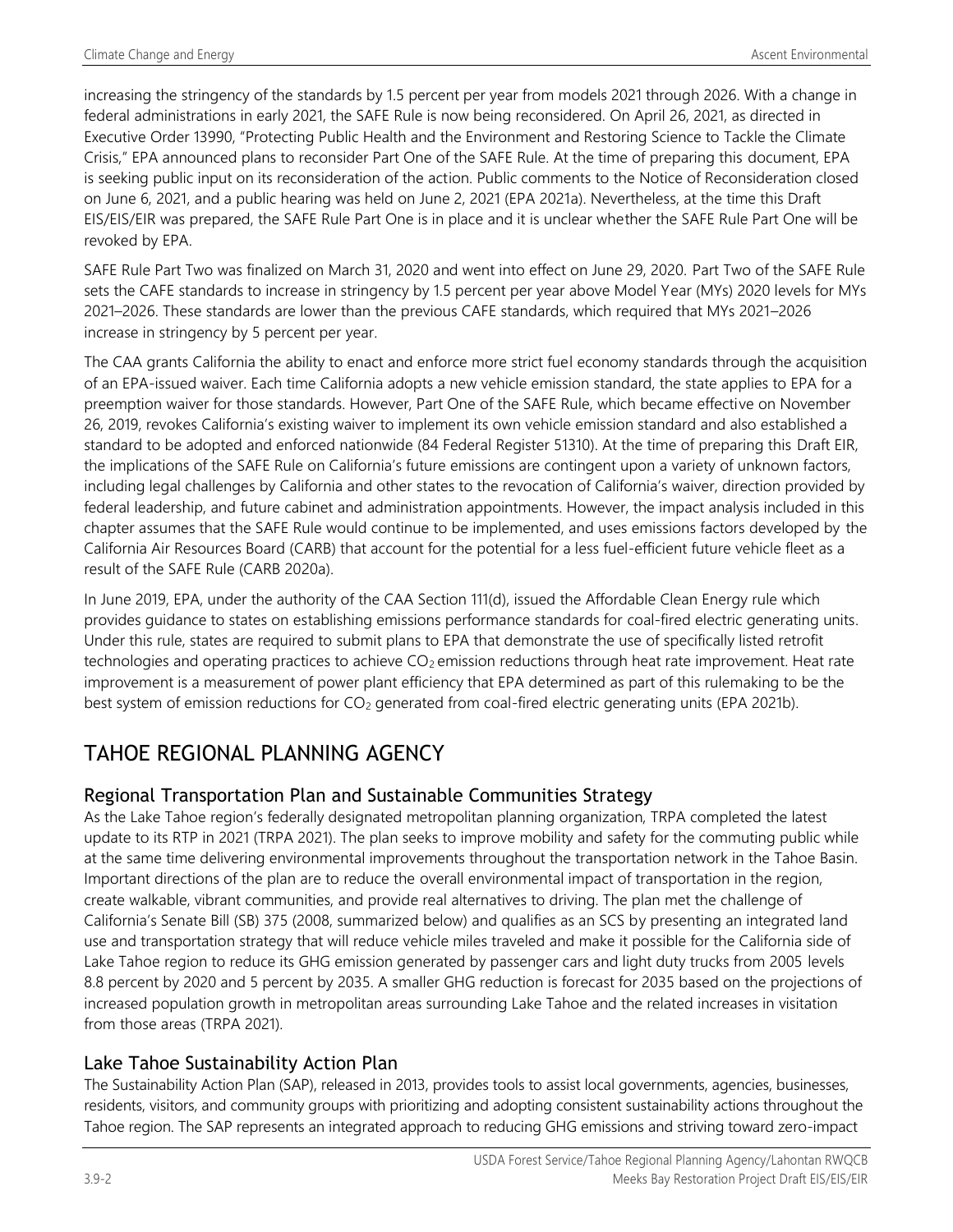in all aspects of sustainability. The SAP includes a GHG emissions inventory and reduction targets, and climate change and adaptation strategies vetted through the Lake Tahoe Sustainability Collaborative and the Tahoe Basin Partnership for Sustainable Communities. Within the SAP, TRPA established a GHG reduction goal for the Tahoe region of 5 percent and 49 percent below the 2005–2010 average baseline by 2020 and 2035, respectively. The SAP identifies actions that have the potential to reduce GHG emissions during construction and operation of land uses and protect against the effects of climate change. Identified actions include expanding the bicycle and pedestrian network, improving transit, supporting alternative fueled vehicles, increasing solid waste diversion, and urban forestry. None of the GHG reduction measures identified in the SAP pertain to boating activity. The recommended actions have not been officially adopted and thus are not currently required by TRPA or Tahoe Metropolitan Planning Organization (TMPO) (TRPA 2013).

## **STATE**

## Statewide GHG Emission Targets and Climate Change Scoping Plan

Reducing GHG emissions in California has been the focus of the state government for approximately two decades. GHG emission targets established by the state legislature include reducing statewide GHG emissions to 1990 levels by 2020 (Assembly Bill [AB] 32 of 2006) and reducing them to 40 percent below 1990 levels by 2030 (SB 32 of 2016). Executive Order S-3-05 calls for statewide GHG emissions to be reduced to 80 percent below 1990 levels by 2050. Executive Order B-55-18 calls for California to achieve carbon neutrality by 2045 and achieve and maintain net negative GHG emissions thereafter. These targets are in line with the scientifically established levels needed in the U.S. to limit the rise in global temperature to no more than 2 degrees Celsius, the warming threshold at which major climate disruptions, such as super droughts and rising sea levels, are projected; these targets also pursue efforts to limit the temperature increase even further to 1.5 degrees Celsius.

*California's 2017 Climate Change Scoping Plan* (2017 Scoping Plan), prepared by the California Air Resources Board (CARB), outlines the main strategies California will implement to achieve the legislated GHG emission target for 2030 and "substantially advance toward our 2050 climate goals" (CARB 2017). It identifies the reductions needed by each GHG emission sector (e.g., transportation, industry, electricity generation, agriculture, commercial and residential, pollutants with high global warming potential, and recycling and waste). CARB and other state agencies also released the *January 2019 Draft California 2030 Natural and Working Lands Climate Change Implementation Plan* consistent with the carbon neutrality goal of Executive Order B-55-18 (CalEPA et al. 2019).

The state has also passed more detailed legislation addressing GHG emissions associated with transportation, electricity generation, and energy consumption, as summarized below.

## Transportation-Related Standards and Regulations

As part of its Advanced Clean Cars program, CARB established more stringent GHG emission standards and fuel efficiency standards for fossil fuel–powered on-road vehicles than EPA. In addition, the program's zero-emission vehicle (ZEV) regulation requires battery, fuel cell, and plug-in hybrid electric vehicles (EVs) to account for up to 15 percent of California's new vehicle sales by 2025 (CARB 2018a). When the rules are fully implemented by 2025, GHG emissions from the statewide fleet of new cars and light-duty trucks will be reduced by 34 percent and cars will emit 75 percent less smog-forming pollution than the statewide fleet in 2016.

Executive Order B-48-18, signed into law in January 2018, requires all state entities to work with the private sector to have at least 5 million ZEVs on the road by 2030, as well as 200 hydrogen-fueling stations and 250,000 EV-charging stations installed by 2025. It specifies that 10,000 of these charging stations must be direct-current fast chargers.

The CCA requires that a waiver be provided by EPA for states to enact more stringent emissions standards for new cars, which was granted to CARB by EPA on June 14, 2011; however, in addition to the SAFE Rule, but as a separate action, on September 19, 2019, EPA issued a final action entitled the "One National Program Rule" which would institute a nationwide, uniform fuel economy and GHG standard for all automobiles and light-duty trucks. The action would include the revocation of California's waiver under the CCA which would affect the enforceability of CARB's ZEV programs. While EPA has issued an action to revoke the waiver, the outcome of any related lawsuits and how such lawsuits could delay or affect the SAFE Rule implementation or CARB's ZEV programs is unknown at this time.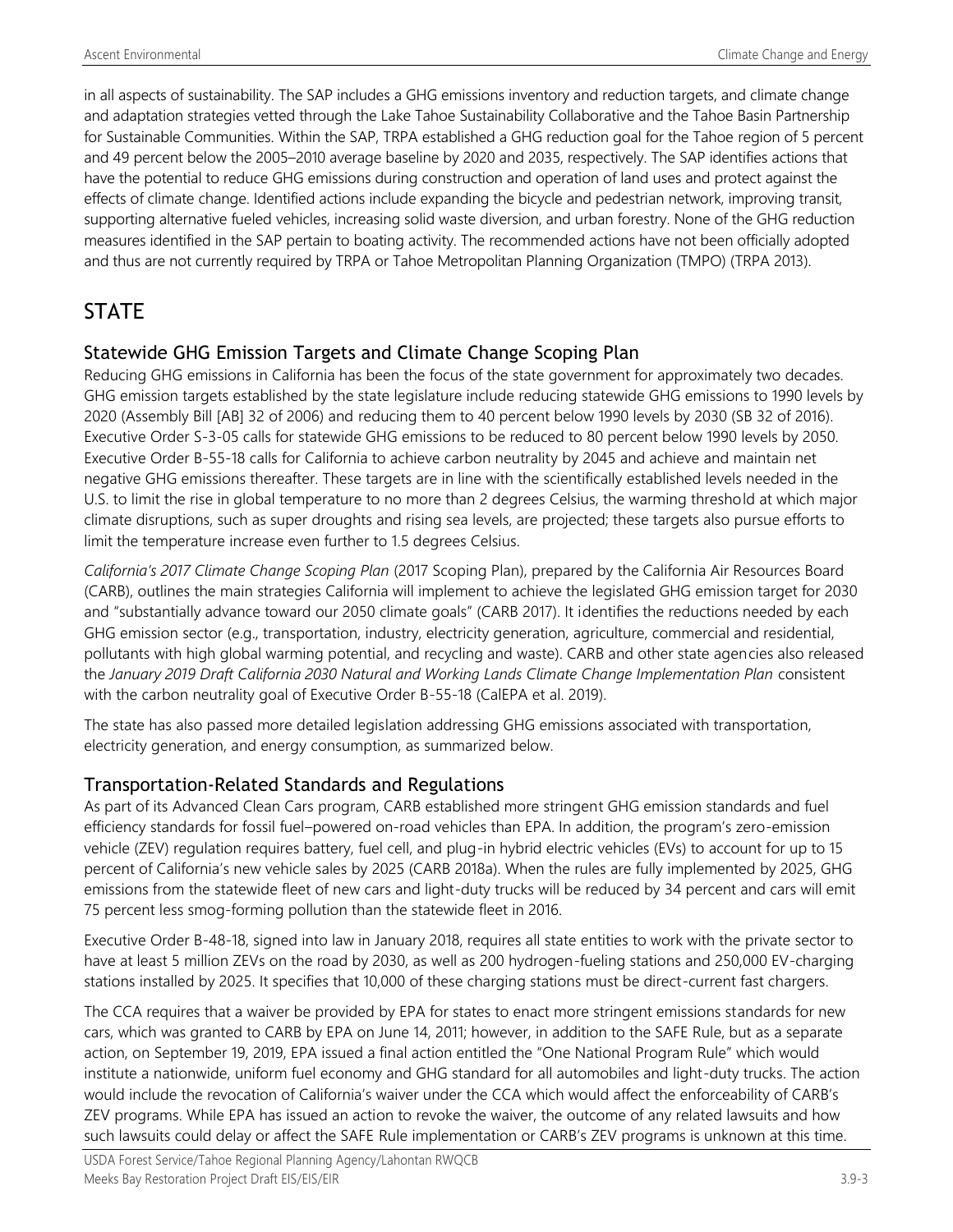CARB adopted the Low Carbon Fuel Standard (LCFS) in 2007 to reduce the carbon intensity (CI) of California's transportation fuels. Low-CI fuels emit less CO2 than other fossil fuel–based fuels such as gasoline and fossil diesel. The LCFS applies to fuels used by on-road motor vehicles and off-road vehicles, including construction equipment (Wade, pers. comm., 2017).

In addition to regulations that address tailpipe emissions and transportation fuels, the state legislature has passed regulations to address the amount of driving by on-road vehicles. Since passage of SB 375 in 2008, CARB requires metropolitan planning organizations to develop and adopt sustainable communities strategies as a component of the federally prepared regional transportation plans to show reductions in GHG emissions from passenger cars and lightduty trucks in their respective regions for 2020 and 2035. These plans link land use and housing allocation to transportation planning and related mobile-source emissions. The Tahoe Regional Planning Agency (TRPA) serves as the metropolitan planning organization for portions of Placer and El Dorado counties located in the Tahoe Basin. The project area is in El Dorado County. Under SB 375, TRPA adopted its RTP in 2021 (TRPA 2021). TRPA was tasked by CARB to achieve a 7-percent per capita reduction compared to 2012 emissions by 2020 and a 5-percent per capita reduction by 2035, both of which CARB confirmed the region would achieve by implementing the MTP/SCS. In March 2018, CARB promulgated revised targets tasking TRPA to achieve an 8-percent and a 5-percent per capita reduction by 2020 and 2035, respectively (CARB 2018b). CARB has not yet reviewed TRPA's newest RTP.

### Legislation Associated with Electricity Generation

The state has passed legislation requiring the increasing use of renewables to produce electricity for consumers. California's Renewable Portfolio Standard (RPS) Program was established in 2002 (SB 1078) with the initial requirement to generate 20 percent of their electricity from renewable by 2017, 33 percent of their electricity from renewables by 2020 (SB X1-2 of 2011), 52 percent by 2027 (SB 100 of 2018), 60 percent by 2030 (also SB 100 of 2018), and 100 percent by 2045 (also SB 100 of 2018).

## Building Energy Efficiency Standards (Title 24, Part 6)

The energy consumption of new residential and nonresidential buildings in California is regulated by the California Code of Regulations Title 24, Part 6, Building Energy Efficiency Standards (California Energy Code). The California Energy Commission (CEC) updates the California Energy Code every 3 years with more stringent design requirements for reduced energy consumption, which results in the generation of fewer GHG emissions. The current California Energy code will require builders to use more energy-efficient building technologies for compliance with increased restrictions on allowable energy use. CEC estimates that the 2019 California Energy Code will result in new commercial buildings that use 30 percent less energy than those designed to meet the 2016 standards, primarily through the transition to high-efficacy lighting (CEC 2018).

## LOCAL

## El Dorado County Air Quality Management District

The El Dorado County Air Quality Management District (EDCAQMD) has not adopted specific thresholds of significance for analyzing GHG emissions under CEQA. At present, the Sacramento Metropolitan Air Quality Management District (SMAQMD) along with a committee of EDCAQMD and other regional air districts (i.e., Placer County Air Pollution Control District (PCAPCD), Feather River Air Quality Management District, and Yolo-Solano Air Quality Management District) use guidance from the California Air Pollution Control Officers Association to develop draft threshold concepts for evaluating project-level GHG emissions. The goal of the thresholds is to capture at least 90 percent of GHG emissions from new stationary sources and land development projects. The nearby PCAQMD has developed thresholds of significance for analyzing climate change impacts in consideration of this strategy. As discussed in greater detail in Section 3.9.3, "Environmental Impacts and Mitigation Measures," PCACPD has adopted a 10,000 and 1,100 metric tons of carbon dioxide equivalent (MTCO2e) bright line thresholds of significance for analyzing construction and operational emissions, respectively. In lieu of adopted thresholds of significance governed by EDCAQMD and TRPA, these thresholds of significance will be applied to the project. These thresholds are discussed further under Section 3.9.3, "Environmental Impacts and Mitigation Measures."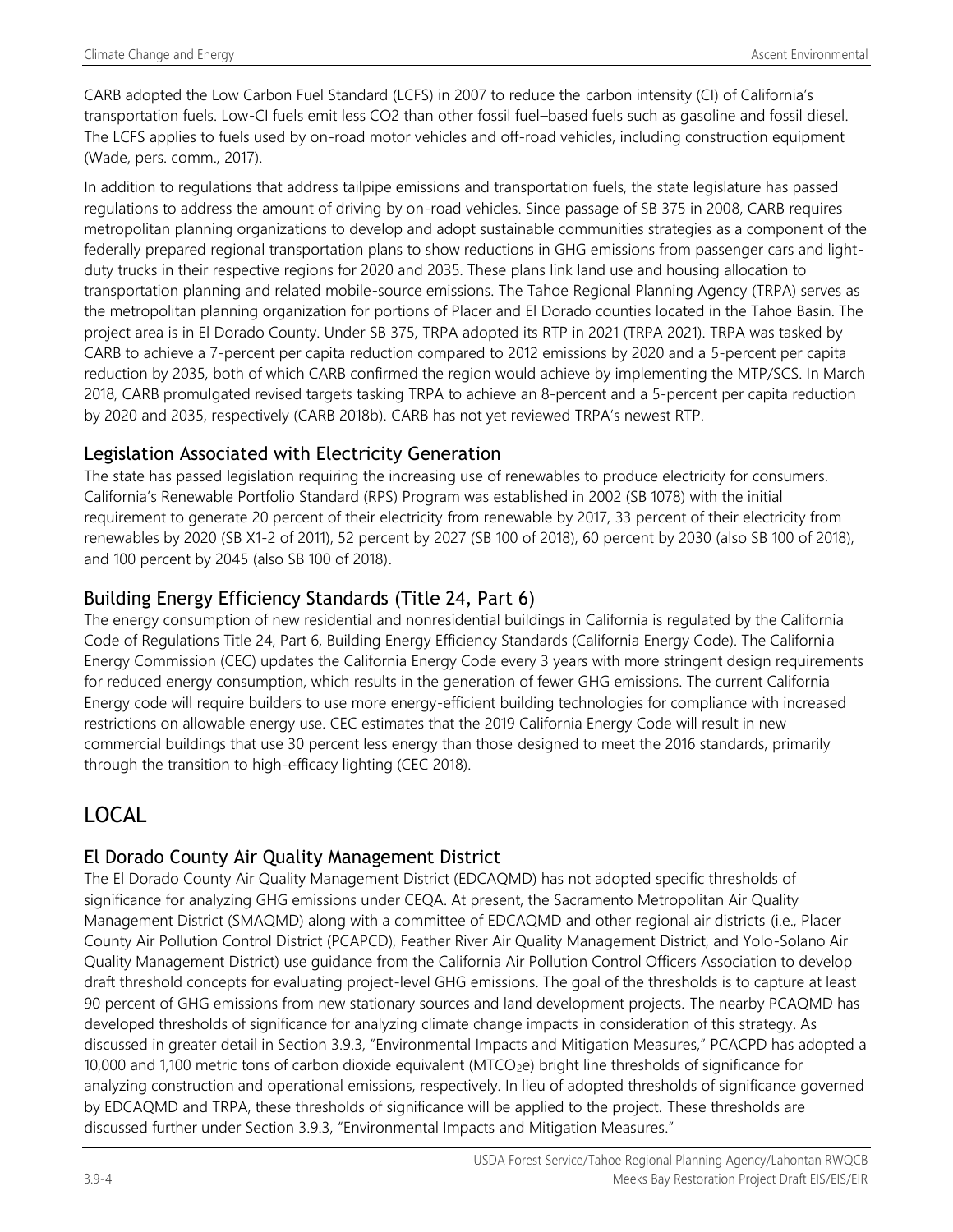# 3.9.2 Environmental Setting

## GREENHOUSE GAS EMISSIONS AND CLIMATE CHANGE

Certain gases in the earth's atmosphere, classified as GHGs, play a critical role in determining the earth's surface temperature. Solar radiation enters the atmosphere from space. A portion of the radiation is absorbed by the earth's surface, and a smaller portion of this radiation is reflected toward space. The absorbed radiation is then emitted from the earth as low-frequency infrared radiation. Most solar radiation passes through GHGs; however, infrared radiation is absorbed by these gases. As a result, radiation that otherwise would have escaped back into space is instead "trapped," resulting in a warming of the atmosphere. This phenomenon, known as the greenhouse effect, is responsible for maintaining a habitable climate on earth.

Prominent GHGs contributing to the greenhouse effect are carbon dioxide (CO<sub>2</sub>), methane, nitrous oxide, hydrofluorocarbons, perfluorocarbons, and sulfur hexafluoride. Human-caused emissions of these GHGs in excess of natural ambient concentrations are found to be responsible for intensifying the greenhouse effect and leading to a trend of unnatural warming of the earth's climate, known as global climate change or global warming. It is "extremely likely" that more than half of the observed increase in global average surface temperature from 1951 to 2010 was caused by the anthropogenic increase in GHG concentrations and other anthropogenic forcing (IPCC 2014).

Climate change is a global problem. GHGs are global pollutants, unlike criteria air pollutants and toxic air contaminants, which are pollutants of regional and local concern. Whereas most pollutants with localized air quality effects have relatively short atmospheric lifetimes (approximately 1 day), GHGs have long atmospheric lifetimes (1 year to several thousand years). GHGs persist in the atmosphere long enough to be dispersed around the globe. Although the lifetime of any GHG molecule depends on multiple variables and cannot be determined with any certainty, it is understood that more CO<sub>2</sub> is emitted into the atmosphere than is sequestered by ocean uptake, vegetation, and other forms of sequestration. Of the total annual human-caused  $CO<sub>2</sub>$  emissions, approximately 55 percent are estimated to be sequestered through ocean and land uptake every year, averaged over the last 50 years, whereas the remaining 45 percent of human-caused CO<sub>2</sub> emissions remain stored in the atmosphere (IPCC 2013).

The quantity of GHGs in the atmosphere responsible for climate change is not precisely known, but it is considered to be enormous. No single project alone would measurably contribute to an incremental change in the global average temperature or to global or local climates or microclimates. From the standpoint of CEQA, GHG impacts relative to global climate change are inherently cumulative.

## GREENHOUSE GAS EMISSION SOURCES

As discussed previously, GHG emissions are attributable in large part to human activities. The total GHG inventory for California in 2018 was 425 million metric tons of carbon dioxide equivalent (MMTCO<sub>2</sub>e) (CARB 2020b). This is less than the 2020 target of 431 MMTCO<sub>2</sub>e. Table 3.9-1 summarizes the statewide GHG inventory for California by percentage.

| Sector                            | MMTCO <sub>2</sub> e | Percent |
|-----------------------------------|----------------------|---------|
| Transportation                    | 174                  | 41      |
| Industrial                        | 102                  | 24      |
| Electricity generation (in state) | 38                   |         |
| Agriculture                       | 34                   |         |
| Residential                       | 30                   |         |
| Electricity generation (imports)  | 26                   |         |
| Commercial                        | 21                   |         |
| Total                             | 425                  | 100     |

**Table 3.9-1 Statewide GHG Emissions by Economic Sector**

Notes: MMTCO<sub>2</sub>e = million metric tons of carbon dioxide equivalent Source: CARB 2020b.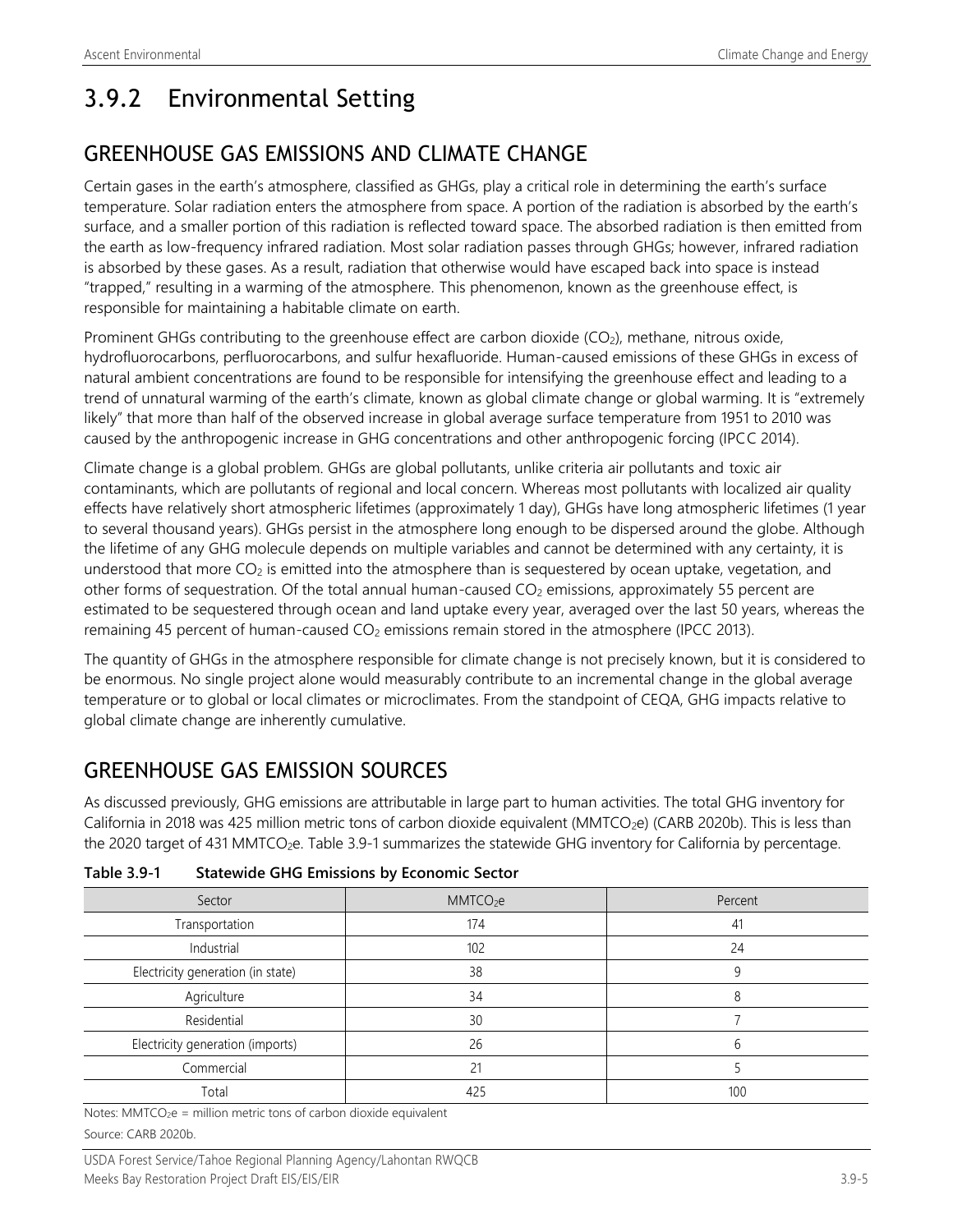As shown in Table 3.9-1, transportation, industry, and in-state electricity generation are the largest GHG emission sectors.

Emissions of CO<sub>2</sub> are byproducts of fossil fuel combustion. Methane, a highly potent GHG, primarily results from offgassing (the release of chemicals from nonmetallic substances under ambient or greater pressure conditions) and is largely associated with agricultural practices, landfills, and forest fires. Nitrous oxide is also largely attributable to agricultural practices and soil management. CO<sub>2</sub> sinks, or reservoirs, include vegetation and the ocean, which absorb  $CO<sub>2</sub>$  through sequestration and dissolution (CO<sub>2</sub> dissolving into the water) and are two of the most common processes for removing  $CO<sub>2</sub>$  from the atmosphere.

#### Lake Tahoe GHG Emissions Inventory

According to the Lake Tahoe Greenhouse Gas Inventory Update Final Report, GHG emissions in 2018 for the Lake Tahoe region totaled 795,793 metric tons of carbon dioxide equivalent per year (MTCO<sub>2</sub>e/year) (TRPA 2021). Breakdowns by sector are presented in Table 3.9-2. These emissions are the result of activity associated with residents and businesses operating in the Lake Tahoe region.

| Sector         | MTCO <sub>2</sub> e | Percent |
|----------------|---------------------|---------|
| Energy         | 469,379             | 59.0    |
| Transportation | 288,207             | 36.2    |
| Solid Waste    | 37,244              | 4.7     |
| Wastewater     | 963                 | 0.1     |
| Total          | 795,793             | 100     |

#### **Table 3.9-2 Lake Tahoe GHG Emissions by Sector**

Notes:  $MTCO<sub>2</sub>e$  = metric tons of carbon dioxide equivalent

Source: TRPA et al. 2021.

The largest source of GHG emissions in the Lake Tahoe region was from the energy sector (59 percent), followed by the transportation sector (36 percent) (TRPA 2021).

## EFFECTS OF CLIMATE CHANGE ON THE ENVIRONMENT

According to the Intergovernmental Panel on Climate Change, which was established in 1988 by the World Meteorological Organization and the United Nations Environment Programme, global average temperature will increase by 3.7 to 4.8 degrees Celsius (6.7 to 8.6 degrees Fahrenheit [°F]) by the end of the century unless additional efforts to reduce GHG emissions are made (IPCC 2014:10). According to *California's Fourth Climate Change Assessment*, with global GHGs reduced at a moderate rate California will experience average daily high temperatures that are warmer than the historic average by 2.5°F from 2006 to 2039, by 4.4°F from 2040 to 2069, and by 5.6°F from 2070 to 2100; and if GHG emissions continue at current rates then California will experience average daily high temperatures that are warmer than the historic average by 2.7°F from 2006 to 2039, by 5.8°F from 2040 to 2069, and by 8.8°F from 2070 to 2100 (OPR et al. 2018).

Since the previous climate change assessment in 2012, California has experienced several of the most extreme natural events in its recorded history: a severe drought from 2012–2016, an almost non-existent Sierra Nevada winter snowpack in 2014-2015, increasingly large and severe wildfires, and back-to-back years of the warmest average temperatures (OPR et al. 2018). According to CNRA's *Safeguarding California Plan: 2018 Update*, California experienced the driest 4-year statewide precipitation on record from 2012 through 2015; the warmest years on average in 2014, 2015, and 2016; and the smallest and second smallest Sierra snowpack on record in 2015 and 2014 (CNRA 2018). According to the National Oceanic and Atmospheric Administration and the National Aeronautics and Space Administration, 2016, 2017, 2018, 2019, and 2020 were the hottest recorded years in history (NOAA 2022). In contrast, the northern Sierra Nevada experienced one of its wettest full years on record during the 2016-2017 water year (CNRA 2018). The changes in precipitation exacerbate wildfires throughout California through a cycle of high vegetative growth coupled with dry, hot periods that lower the moisture content of fuel loads. As a result, the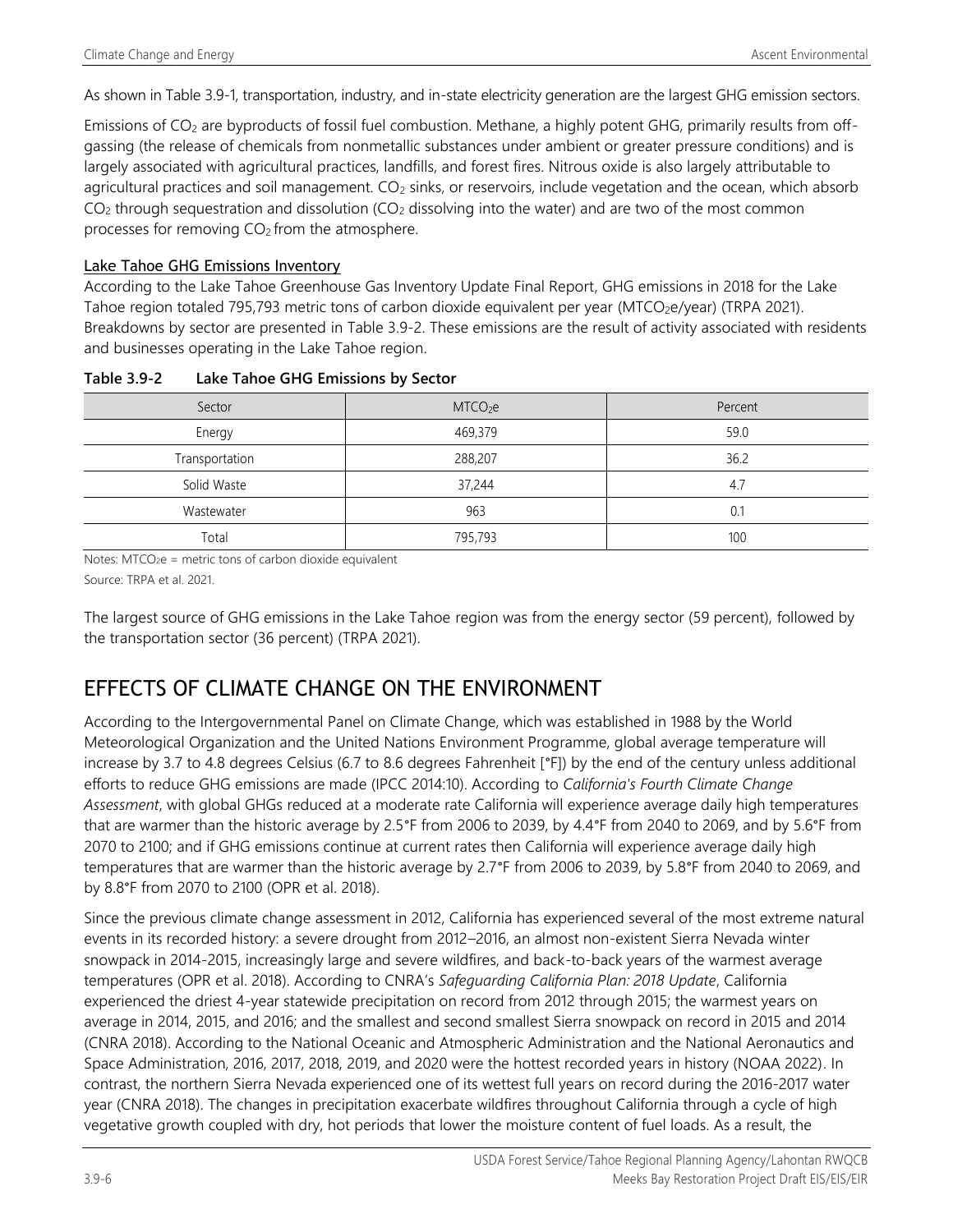frequency, size, and devastation of forest fires increases. In November 2018, the Camp Fire destroyed the town of Paradise in Butte County and caused 85 fatalities, becoming the state's deadliest fire in recorded history. Moreover, changes in the intensity of precipitation events following wildfires can also result in devastating landslides. In January 2018, following the Thomas Fire, 0.5 inches of rain fell in 5 minutes in Santa Barbara causing destructive mudslides formed from the debris and loose soil left behind by the fire. These mudslides resulted in 21 deaths.

As temperatures increase, the amount of precipitation falling as rain rather than snow also increases, which could lead to increased flooding because water that would normally be held in the snowpack of the Sierra Nevada and Cascade Range until spring would flow into the Central Valley during winter rainstorm events. This scenario would place more pressure on California's levee/flood control system (CNRA 2018). Furthermore, in the extreme scenario involving the rapid loss of the Antarctic ice sheet and the glaciers atop Greenland, the sea level along California's coastline is expected to rise 54 inches by 2100 if GHG emissions continue at current rates (OPR et al. 2018).

The following key climate impacts are projected for the Tahoe Basin (California Tahoe Conservancy 2020):

- Both minimum and maximum daily average temperatures will continue to increase by the end of the century.
- Interannual variability in precipitation will increase, leading to more extreme droughts and storms.
- Increased temperatures will lead to reduced precipitation falling as snow and will ultimately reduce snowpack.
- Drought stress will increase significantly by the end of the century.
- The timing of peak runoff will shift one to five months earlier in the year.
- $\triangleright$  By the end of the century, the total area burned by wildfires each decade will be 61 percent larger than in the beginning of the century.
- **F** The surface level of Lake Tahoe will be more frequently outside of the operable range of the Lake Tahoe Dam, including an increase in amount of years being above the dam's maximum legal elevation limit of 6,299.1 feet.

Temperature increases and changes to historical precipitation patterns will likely affect ecological productivity and stability. Existing habitats may migrate from climatic changes where possible, and those habitats and species that lack the ability to retreat will be severely threatened. Altered climate conditions will also facilitate the movement of invasive species to new habitats thus outcompeting native species. Altered climatic conditions dramatically endanger the survival of arthropods (e.g., insects, spiders) which could have cascading effects throughout ecosystems (Lister and Garcia 2018). Conversely, a warming climate may support the populations of other insects such as ticks and mosquitos, which transmit diseases harmful to human health such as the Zika virus, West Nile virus, and Lyme disease (European Commission Joint Research Centre 2018).

Changes in temperature, precipitation patterns, extreme weather events, wildfires, and sea-level rise have the potential to threaten transportation and energy infrastructure, crop production, forests and rangelands, and public health (CNRA 2018; OPR et al. 2018). The effects of climate change will also have an indirect adverse impact on the economy as more severe natural disasters cause expensive, physical damage to communities and the state.

Additionally, adjusting to the physical changes associated with climate change can produce mental health impacts such as depression and anxiety.

## **ENERGY**

#### Electricity and Natural Gas Use

California relies on a regional power system composed of a diverse mix of natural gas, renewable, hydroelectric, and nuclear generation resources. One-third of energy commodities consumed in California is natural gas. In 2019, approximately 43 percent of natural gas consumed in the state was used to generate electricity. Large hydroelectric powered approximately 17 percent of electricity and renewable energy from solar, wind, small hydroelectric, geothermal, and biomass combustion totaled 32 percent (CEC 2021a).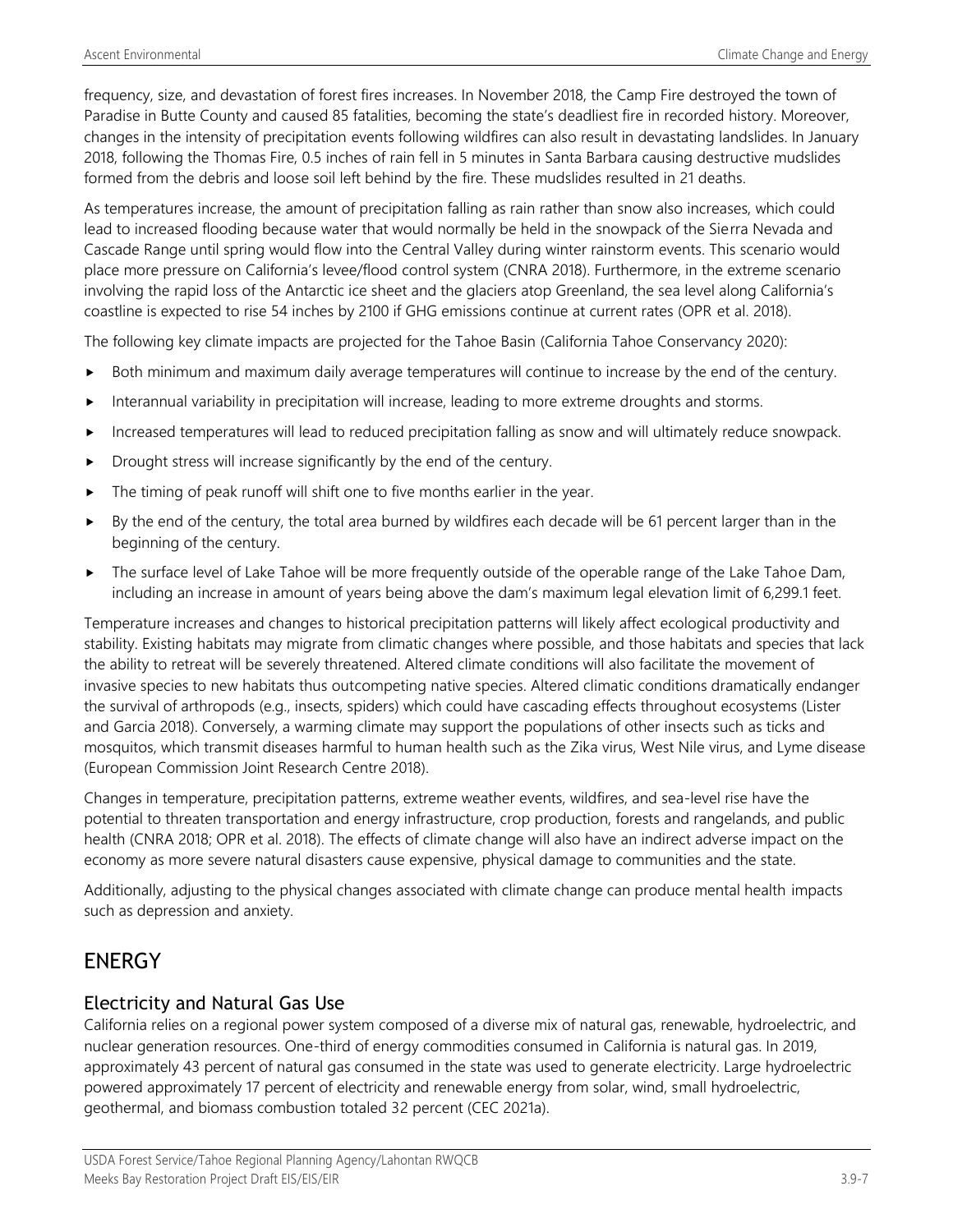#### Liberty Utilities

Electric and natural gas services are provided to the project area through Liberty Utilities. In 2019, Liberty Utilities provided its customers with 25 percent eligible renewable energy (i.e., biomass combustion, geothermal, small scale hydroelectric, solar, and wind) and the remaining power from unspecified sources of power (electricity that has been purchased through open market transactions and is not traceable to a specific generation source) (CEC 2020).

The proportion of Liberty Utilities-delivered electricity generated from eligible renewable energy sources is anticipated to increase over the next three decades to comply with the RPS and Senate Bill (SB) 100 goals described in Section 3.9.1.

### Energy Use for Transportation

In 2019, the transportation sector comprised the largest end-use sector of energy in the state totaling 39.4 percent, followed by the industrial sector totaling 23.1 percent, the commercial sectors at 18.8 percent, and the residential sector of 18.7 percent (EIA 2022). On-road vehicles use about 90 percent of the petroleum consumed in California. CEC reported retail sales of 74 and 10 million gallons of gasoline and diesel, respectively, in El Dorado County in 2019 (the most recent data available) (CEC 2021b). The California Department of Transportation (Caltrans) projects that 118 million gallons of gasoline and diesel will be consumed in El Dorado County in 2025 (Caltrans 2008).

# 3.9.3 Environmental Impacts and Mitigation Measures

## METHODOLOGY

### Greenhouse Gas Emissions

GHG emissions associated with the project would be generated during project construction and by operation of the Meeks Bay Marina, Meeks Bay Resort, and Meeks Campground.

Construction-related emissions of GHGs were calculated using the California Emissions Estimator Model (CalEEMod) Version 2020,41 computer program, in accordance with recommendations by EDCAQMD. Modeling was based on project-specific information (e.g., area to be disturbed) by alternative, where available; reasonable assumptions based on typical construction activities; and default values in CalEEMod that are based on the project's location and land use type. As discussed in Chapter 2, "Description of the Proposed Action and Alternatives," construction is anticipated to occur over an up to 10-year period commencing as early as 2024. All excavation, filling and clearing of vegetation, or other disturbance of the soil would be limited to the May 1–October 15 timeframe. For the purposes of this analysis, it was conservatively assumed that all construction would occur over a 5-year period, which would result in greater annual emissions than would occur if construction occurred over a greater period of time.

Operation-related emissions of GHG were estimated using CalEEMod. Project-related operational emissions of GHGs were estimated for the following sources: area sources (e.g., landscaping-related fuel combustion sources), water use, solid waste, and mobile sources. Operational mobile-source GHG emissions were modeled based on the estimated level of daily VMT per capita by visitors and employees to the project area and extrapolated to an annual value by multiplying daily VMT by 365 days. Project-specific VMT estimates were available in the traffic impact analysis conducted for the project (See Section 3.12, "Transportation and Circulation"). Mobile-source emissions were calculated using EMFAC 2017 emissions factors with trip generation rates that would match the project's projected annual VMT.

Refer to Appendix C for detailed assumptions and modeling results.

## Energy

Energy consumed by the project during construction and operation would include gasoline and diesel fuel, measured in gallons. Fuel use estimates were calculated using the mobile-source emissions factors generated using CARB's EMFAC 2017 program and the estimated level of VMT associated with the project.

Refer to Appendix C for detailed assumptions and modeling results.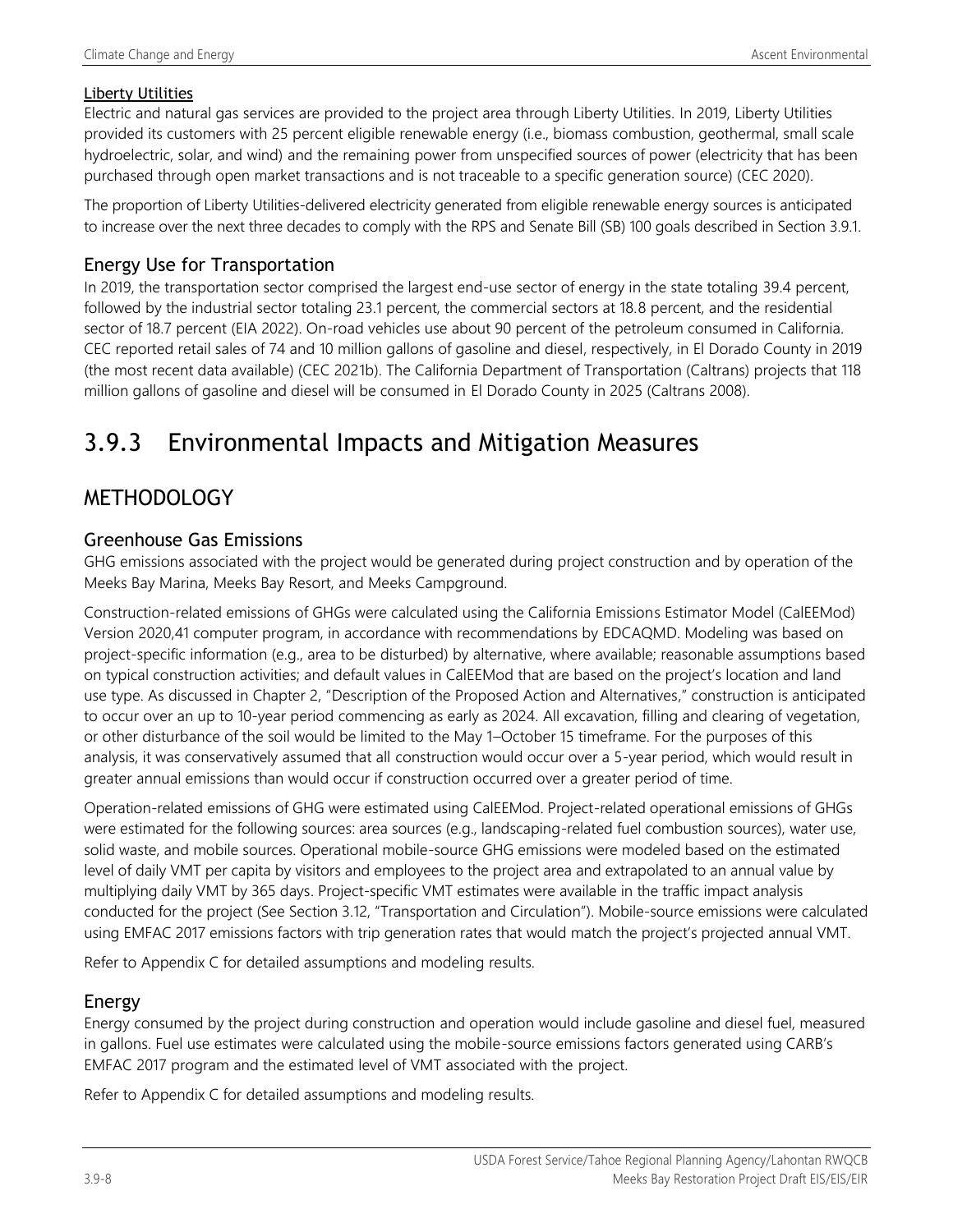## THRESHOLDS OF SIGNIFICANCE

#### Greenhouse Gases

The thresholds of significance were developed in consideration of the State CEQA Guidelines, TRPA Thresholds, TRPA Initial Environmental Checklist, LTBMU Forest Plan, and other applicable policies and regulations. Under NEPA the significance of an effect must consider the context and intensity of the environmental effect. The factors that are taken into account under NEPA to determine the context and intensity of its effects are encompassed by the thresholds of significance. An alternative would have a significant effect on climate change if it would:

- generate GHG emissions, either directly or indirectly, that may have a significant impact on the environment; or
- conflict with any applicable plan, policy or regulation of an agency adopted for the purpose of reducing the emissions of GHGs.

As discussed above, SMAQMD, along with a committee of EDCAQMD and other regional air districts, have issued guidance for addressing GHG emissions in CEQA documents. The guidance outlines a numeric threshold for construction activities of 1,100 MTCO<sub>2</sub>e, which has been adopted by SMAQMD and is recommended by EDCAQMD staff. Accordingly, annual construction emissions would be considered significant if they exceeded 1,100 MTCO<sub>2</sub>e.

EDCAQMD has not adopted a threshold of significance for evaluating operational emissions of GHGs within El Dorado County. PCAPCD governs air pollution in nearby Placer County. PCAPCD recommends a de minimis threshold of significance of 1,100 MTCO<sub>2</sub>e/year to determine whether a project would have significant GHG impact. According to the PCAPCD, this level of emissions was developed in consideration of the state's SB 2030 goal of reducing statewide GHG emissions to 40 percent below 1990 levels by 2030. Because the project's first full year of operation would occur before 2030 (i.e., 2028), emissions below 1,100 MTCO<sub>2</sub>e would be consistent with longer term statewide reduction goals according to PCAPCD. Using this threshold of significance, operational emissions of GHGs would be considered significant if they exceeded 1,100 MTCO<sub>2</sub>e for the first full year of operation.

Based on these parameters, the project would have a significant impact on climate change if it would:

- generate GHG emissions during construction that would exceed 1,100 MTCO<sub>2</sub>e/year, or
- generate GHG emissions during operation that would exceed 1,100 MTCO<sub>2</sub>e/year.

#### Energy

The thresholds of significance were developed in consideration of the State CEQA Guidelines, TRPA Thresholds, TRPA Initial Environmental Checklist, LTBMU Forest Plan, and other applicable policies and regulations. Under NEPA the significance of an effect must consider the context and intensity of the environmental effect. The factors that are taken into account under NEPA to determine the context and intensity of its effects are encompassed by the thresholds of significance. An alternative would have a significant effect on energy if it would:

- result in the wasteful, inefficient, or unnecessary consumption of energy during project construction or operation; or
- conflict with or obstruct a state or local plan for renewable energy or energy efficiency.

## ENVIRONMENTAL IMPACTS AND MITIGATION MEASURES

### Impact 3.9-1: Project-Generated GHG Emissions

Alternatives 1 through 4 would generate construction emissions to reconfigure the campground and associated roads and parking areas; replace the SR 89 bridge; remove the marina; restore Meeks Creek, lagoon, and barrier beach; and construct new piers and cabins under certain alternatives. Each alternative, including the No Action Alternative, would generate operational emissions from vehicles accessing the project area, electricity consumption, solid waste generation, and wastewater treatment. However, these levels of emissions would be less than under existing conditions or would not exceed that applicable 1,100 MTCO<sub>2</sub>e threshold of significance applied to each alternative. This impact would be less than significant for all alternatives.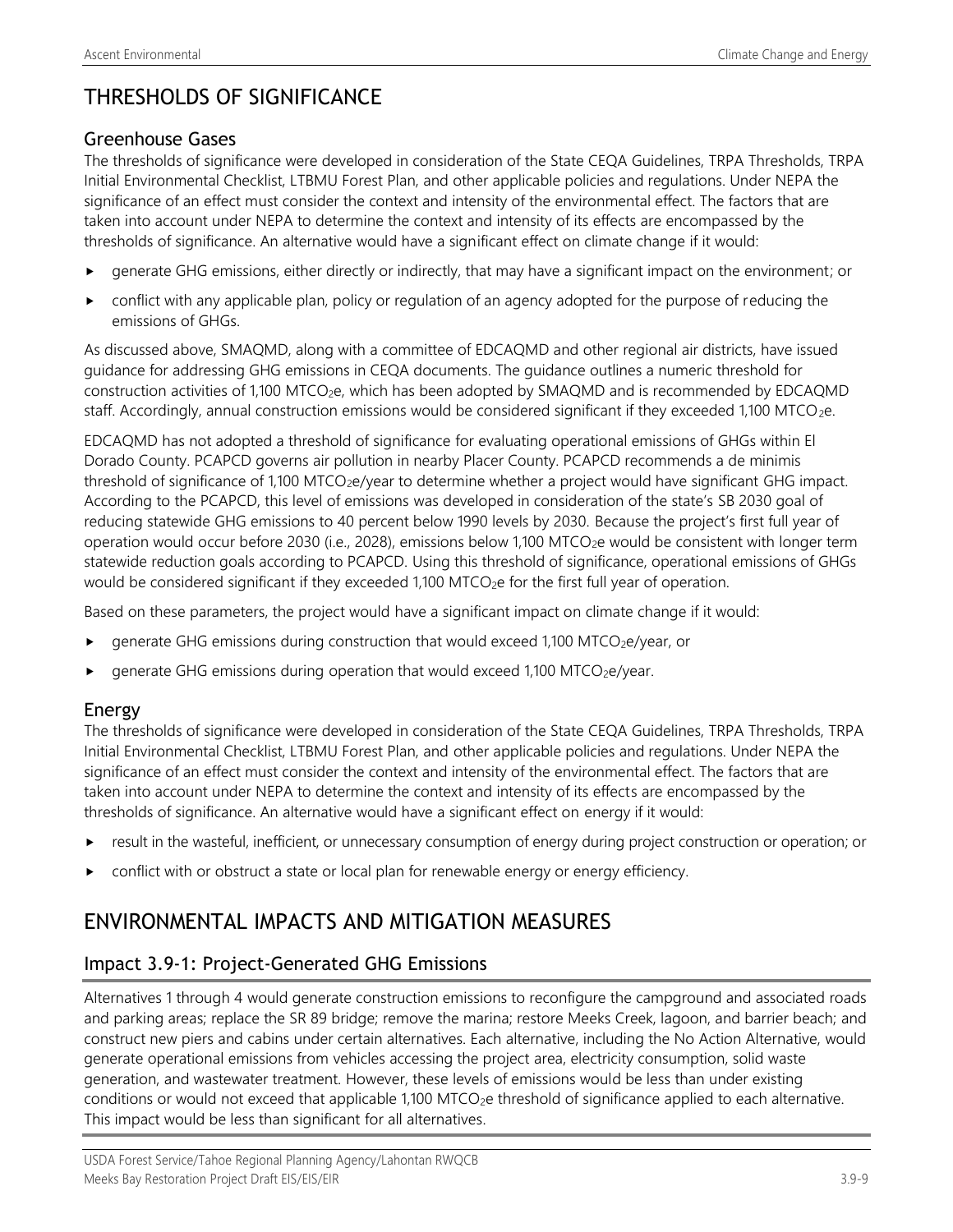#### No Action Alternative

Though no construction activities would occur with the no action alternative, continued maintenance of the marina would require the use of heavy-duty equipment and maintenance vehicles. The marina would continue to operate and would be accessed by motorized boats. Additionally, the upland features would remain in their current configuration, which includes cabins, 76 campsites in two campgrounds, and two day-use areas. These recreational areas would continue to support automobiles and recreational vehicles and would be maintained with landscaping and maintenance equipment. Under the No Action Alternative, no GHG emissions would be generated from construction activities associated with the various alternatives discussed below. Operational levels of emissions would be similar to baseline levels as operation of the recreational facilities under the No Action Alternative would not be expected to increase. Because construction-related GHG emissions would not occur and operational emissions would not be greater than the existing level of emissions at the project area, the No Action Alternative's contribution to climate change would be less than significant.

#### Alternative 1: Restoration with Boating Pier

#### **Construction**

Alternative 1-related construction activities would result in the generation of GHG emissions. Alternative 1 would involve construction activities such as removal of Meeks Bay Marina and restoration of Meeks Creek, replacement of SR 89 bridge, demolition and reconstruction of cabins, realignment of the roads, relocation of the utility infrastructure, and stabilization of the shoreline. In addition, a new boating pier would be constructed. Heavy-duty off-road construction equipment, materials transport, and worker commute during construction of the project would result in exhaust emissions of GHGs. Construction activities would require the use of various types of equipment, such as a loader, dozer/tractor, scraper, excavator, backhoe, grader, pump, generator, trucks (haul and passenger), and pile drivers. Based on modeling conducted with CalEEMod, it is estimated that project-related construction would generate an approximate total of 1,546 MTCO<sub>2</sub>e, respectively, over the construction period (2024–2028). See Appendix C for detailed input parameters and modeling results.

#### **Operation**

Operation of Alternative 1 would result in mobile-source GHG emissions associated with vehicle trips to and from the project area (i.e., project-generated VMT); area-source emissions from operation of landscape maintenance equipment; water-source emissions from water use and the conveyance and treatment of wastewater; and wastesource emissions from the transport and disposal of solid waste. Alternative 1 would also result in the removal of the existing Meeks Bay Marina, which would eliminate emissions from boats that currently launch or moor at the marina. This would result in an overall decrease in emissions from the consumption of fossil fuels by boats. Based on modeling performed for Alternative 1 and shown in Table 3.9-3, emissions generated from operation of Alternative 1 would result in a total of 99 MTCO<sub>2</sub>e/year, which is below the threshold of significance of 1,100 MTCO<sub>2</sub>e.

As shown above in Table 3.9-3 and described above, Alternative 1 would not generate construction or operation emissions in exceedance of the 1,100 MTCO<sub>2</sub>e threshold for any year. This impact would be less than significant.

| Table 3.9-3 | <b>Construction- and Operation-Generated GHG Emissions for Alternative 1</b> |
|-------------|------------------------------------------------------------------------------|
|-------------|------------------------------------------------------------------------------|

| Year                      | MTCO <sub>2</sub> e |
|---------------------------|---------------------|
| 2024 (Construction)       | 298                 |
| 2025 (Construction)       | 374                 |
| 2026 (Construction)       | 373                 |
| 2027 (Construction)       | 372                 |
| 2028 (Construction)       | 129                 |
| 2029 (Operation)          | 99                  |
| Threshold of Significance | 1,100               |
| Exceeds Thresholds?       | No                  |
|                           |                     |

Notes: MTCO2e = metric tons of carbon dioxide equivalent See Appendix C for detailed input parameters and modeling results.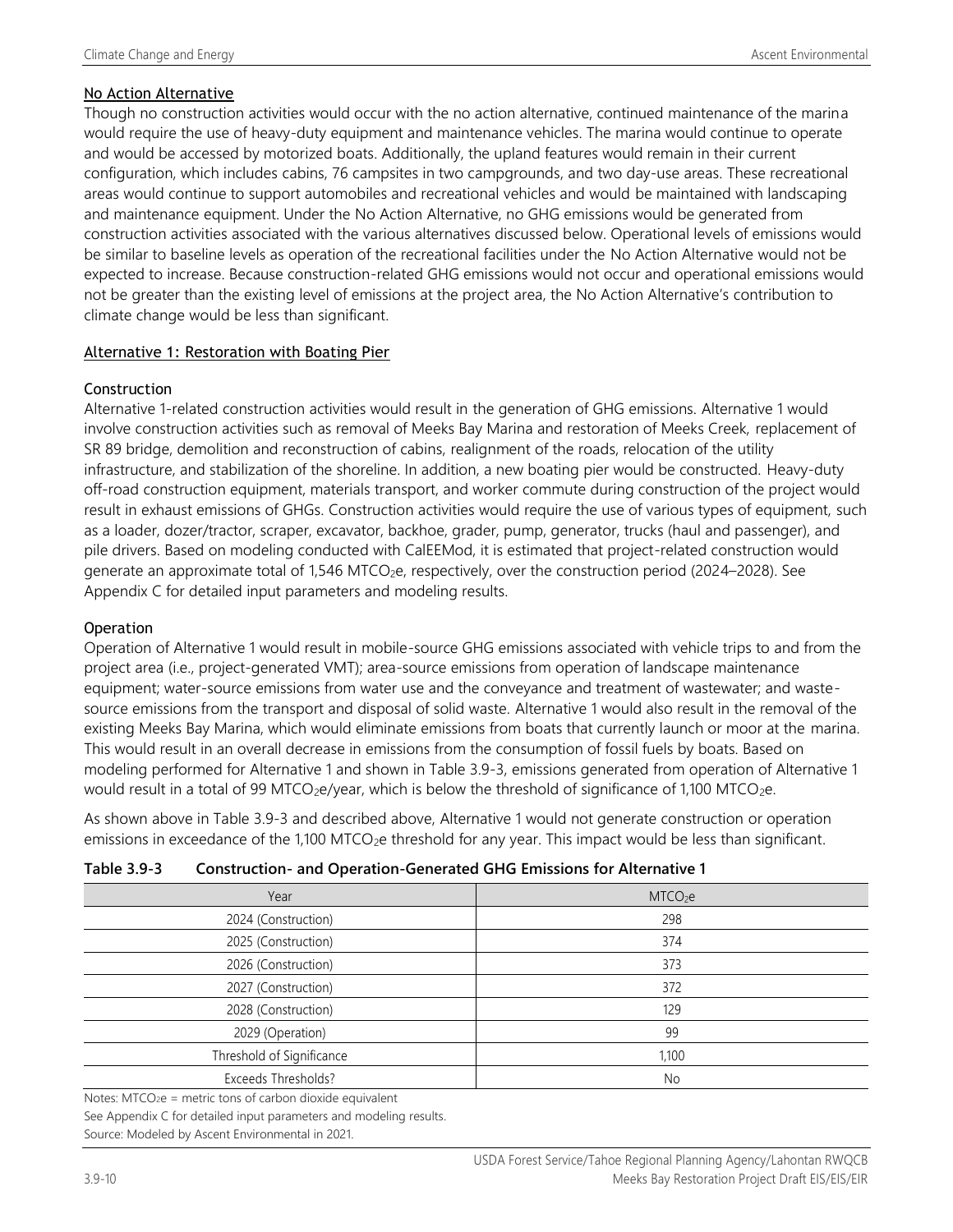#### Alternative 2: Restoration with Pedestrian Pier

#### Construction

Similar to Alternative 1, Alternative 2 would generate emissions during construction of restoration features, infrastructure improvements, and recreation facilities. These actions would entail the use of similar construction equipment identified above under the discussion of Alternative 1. Table 3.9-4 summarizes the emissions associated with construction of Alternative 2 over the 5-year construction period. Total emissions were estimated to be 1,543 MTCO<sub>2</sub>e.

| <b>Construction Year</b>  | MTCO <sub>2</sub> e |
|---------------------------|---------------------|
| 2024 (Construction)       | 297                 |
| 2025 (Construction)       | 373                 |
| 2026 (Construction)       | 372                 |
| 2027 (Construction)       | 371                 |
| 2028 (Construction)       | 130                 |
| 2029 (Operation)          | 112                 |
| Threshold of Significance | 1,100               |
| Exceeds Thresholds?       | No                  |

**Table 3.9-4 Construction- and Operation-Generated GHG Emissions for Alternative 2**

Notes:  $MTCO<sub>2</sub>e$  = metric tons of carbon dioxide equivalent

See Appendix C for detailed input parameters and modeling results.

Source: Modeled by Ascent Environmental in 2021.

#### **Operation**

Alternative 2 would result in similar operational activities generating emissions from vehicles accessing the project area, maintenance activities, wastewater treatment, and solid waste generation. Like Alternative 1, Alternative 2 would result in the removal of the existing Meeks Bay Marina, which would eliminate emissions from boats that currently launch or moor at the Marina. This would result in an overall decrease in emissions from the consumption of fossil fuels by boats. As shown in Table 3.9-4, operational emissions associated with these activities would generate approximately 112 MMTCO<sub>2</sub>e/year, which is below the 1,100 MTCO<sub>2</sub>e threshold of significance.

As shown above, Alternative 2 would not generate construction or operational emissions exceeding the 1,100 MTCO2e threshold of significance for any year. This impact would be less than significant.

#### Alternative 3: Restoration with No Pier

#### **Construction**

Similar to Alternatives 1 and 2, Alternative 3 would generate emissions during construction of restoration features, infrastructure improvements, and recreation facilities, including the expanded campgrounds. Alternative 3 would expand the existing parking by 14 spaces, would add up to 22 campsites, and would not entail the construction of a boat or pedestrian pier or the demolition and reconstruction of cabins. Table 3.9-5 summarizes the emissions associated with construction of Alternative 3 over the 5-year construction period. Total emissions were estimated to be  $1,493$  MTCO<sub>2</sub>e.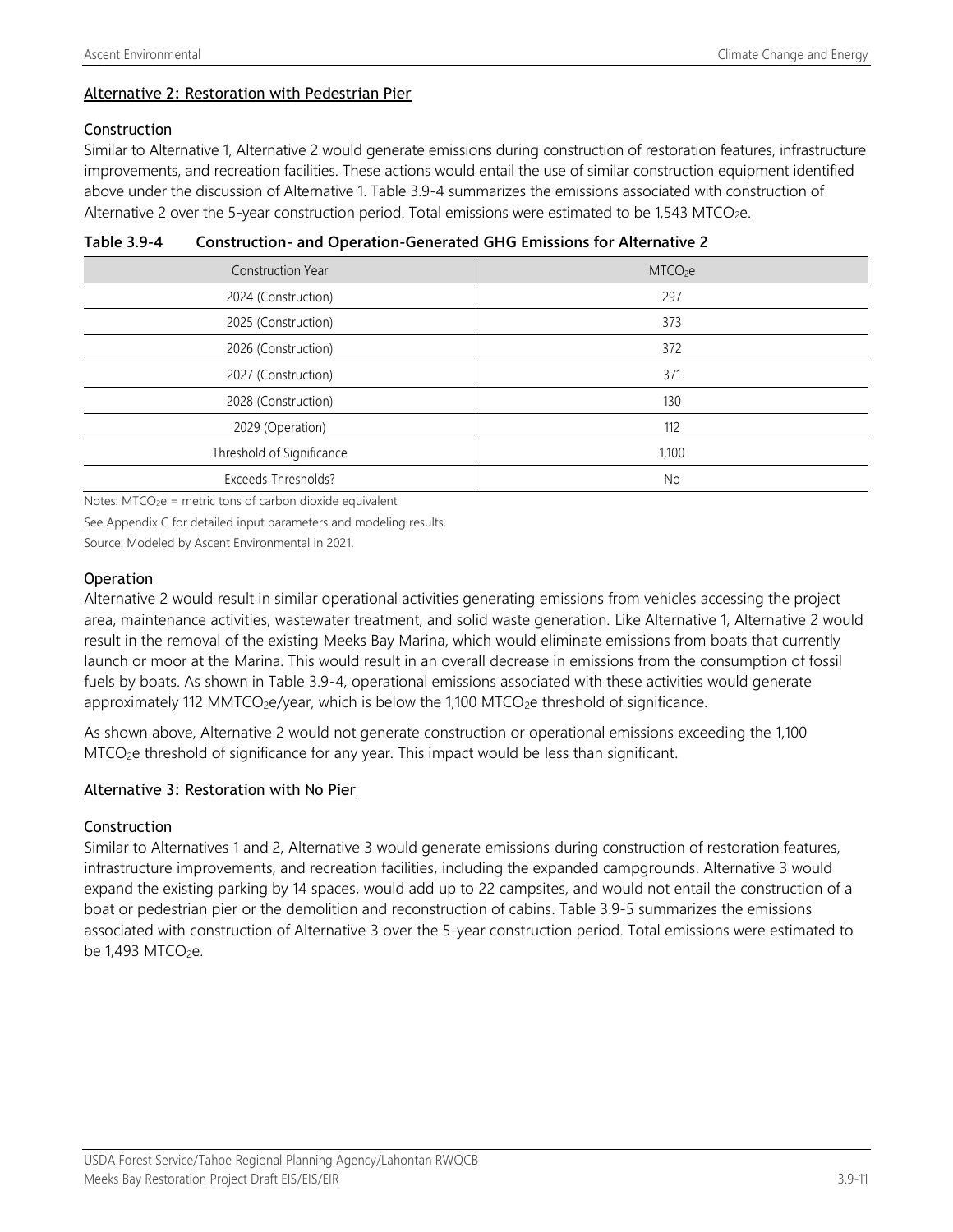| <b>Construction Year</b>  | MTCO <sub>2</sub> e |
|---------------------------|---------------------|
| 2024 (Construction)       | 246                 |
| 2025 (Construction)       | 374                 |
| 2026 (Construction)       | 373                 |
| 2027 (Construction)       | 371                 |
| 2028 (Construction)       | 129                 |
| 2029 (Operation)          | 115                 |
| Threshold of Significance | 1,100               |
| Exceeds Thresholds?       | No                  |

#### **Table 3.9-5 Construction-Generated GHG Emissions for Alternative 3**

Notes:  $MTCO<sub>2</sub>e$  = metric tons of carbon dioxide equivalent

Source: Modeled by Ascent Environmental in 2021.

#### Operation

Alternative 3 would result in similar operational activities generating emissions from vehicles accessing the project area, wastewater treatment, and solid waste generation. Alternative 3 would also result in the removal of the existing Meeks Bay Marina. This would result in an overall decrease in emissions from the consumption of fossil fuels by boats. As shown in Table 3.9-5, operational emissions associated with these activities would generate approximately 115 MMTCO<sub>2</sub>e/year, which is below the 1,100 MTCO<sub>2</sub>e threshold of significance.

As shown above, Alternative 3 would not generate construction or operational emissions exceeding the 1,100 MTCO2e threshold of significance for any year. This impact would be less than significant.

#### Alternative 4: Preferred Alternative

#### Construction

Similar to Alternatives 1, 2, and 3, Alternative 4 would generate emissions during construction of restoration features, infrastructure improvements, and recreation facilities, including reconstructed cabins. Alternative 3 would expand the existing parking by 14 spaces and would not entail the construction of a boat or pedestrian pier. These actions would entail the use of similar construction equipment identified above under the discussion of Alternative 1. Table 3.9-6 summarizes the emissions associated with construction of Alternative 4 over the 5-year construction period. Total emissions were estimated to be  $1,493$  MTCO<sub>2</sub>e.

#### **Operation**

Alternative 4 would result in similar operational activities generating emissions from vehicles accessing the project area, maintenance activities, wastewater treatment, and solid waste generation. Alternative 4 would also result in the removal of the existing Meeks Bay Marina. The removal of the marina would eliminate emissions from boats that currently access the project area through the marina. This would result in an overall decrease in emissions from the consumption of fossil fuels by boats. As shown in Table 3.9-6, operational emissions associated with these activities would generate approximately 100 MMTCO<sub>2</sub>e/year, which is below the 1,100 MTCO<sub>2</sub>e threshold of significance.

As shown above, Alternative 4 would not generate construction or operational emissions exceeding the 1,100 MTCO2e threshold of significance for any year. This impact would be less than significant.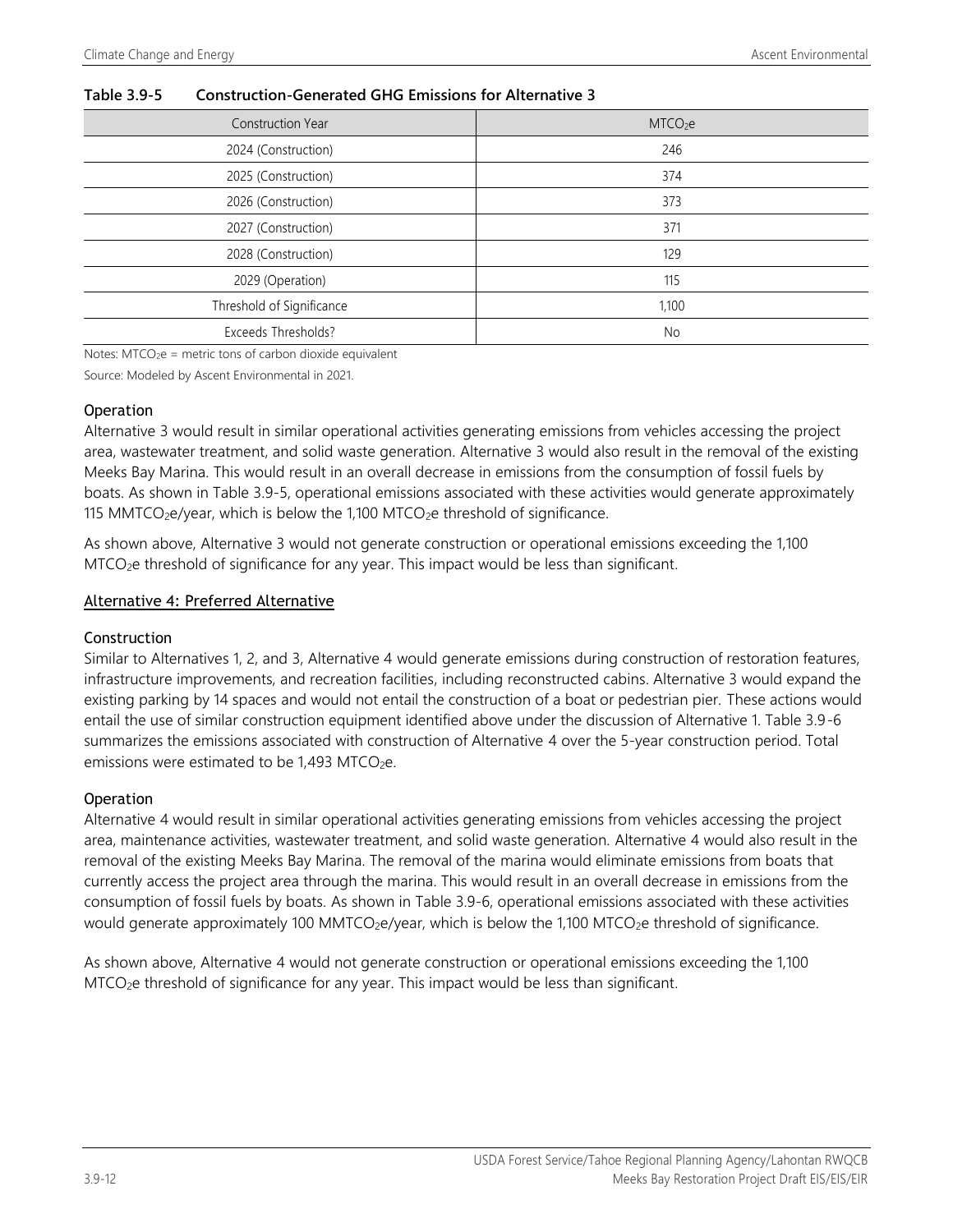| <b>Construction Year</b>  | MTCO <sub>2</sub> e |
|---------------------------|---------------------|
| 2024 (Construction)       | 246                 |
| 2025 (Construction)       | 373                 |
| 2026 (Construction)       | 373                 |
| 2027 (Construction)       | 372                 |
| 2028 (Construction)       | 129                 |
| 2029 (Operation)          | 100                 |
| Threshold of Significance | 1,100               |
| Exceeds Thresholds?       | No                  |

#### **Table 3.9-6 Construction-Generated GHG Emissions for Alternative 4**

Notes:  $MTCO<sub>2</sub>e$  = metric tons of carbon dioxide equivalent

See Appendix C for detailed input parameters and modeling results.

Source: Modeled by Ascent Environmental in 2021.

#### Mitigation Measures

No mitigation is required for this impact.

### Impact 3.9-2: Wasteful, Inefficient, or Unnecessary Consumption of Energy during Project Construction or Operation

Implementation of Alternatives 1 through 4 would result in the short-term consumption of energy during project construction. Additionally, gasoline and diesel fuel would be consumed by vehicles accessing the project area. The gasoline and diesel fuel consumed during project construction and operation would facilitate the project meeting its primary objectives to restore the ecology of Meeks Bay Creek and provide recreational opportunities to visitors to the project area. As such, energy consumption from construction and operation of the alternatives would not be considered wasteful, inefficient, or unnecessary. This impact would be less than significant. With the No Action Alternative, continued maintenance and operation of the marina and upland recreational facilities would consume energy. However, this energy would be consistent with existing conditions and would be necessary to achieve the project area's purpose as a recreation site. This would not be considered wasteful, inefficient, or unnecessary use of energy and the No Action Alternative would have a less-than-significant impact.

#### No Action Alternative

Though no construction activities would occur with the No Action Alternative, continued maintenance of the marina would require the use of heavy-duty equipment and maintenance vehicles. The marina would continue to operate and would be accessed by motorized boats. Additionally, the upland features would remain in their current configuration, which includes cabins, 76 campsites in two campgrounds, and two day-use areas. These recreational areas would continue to support automobiles and recreational vehicles and would be maintained through landscaping and maintenance equipment. Under the No Action Alternative, additional gasoline or diesel fuel would not be consumed from construction activities associated with the various alternatives discussed below. Operational levels of gasoline and electricity consumption would be similar to baseline levels as operation of the recreational facilities under the no project alternative would not be expected to increase. For these reasons, the No Action Alternative would not result in the wasteful, inefficient, or unnecessary consumption of energy during project construction or operation. This impact would be less than significant.

#### Alternative 1: Restoration with Boating Ramp

Most of the construction-related energy consumption for Alternative 1 would be associated with off-road equipment and the transport of equipment and materials using on-road haul trucks. An estimated 23,000 gallons of gasoline and 115,000 gallons of diesel fuel would be used during construction of this alternative (see Appendix C for a summary of construction calculations). The energy needs for project construction would occur over up to 10 years and are not anticipated to require additional capacity or substantially increase peak or base period demands for electricity and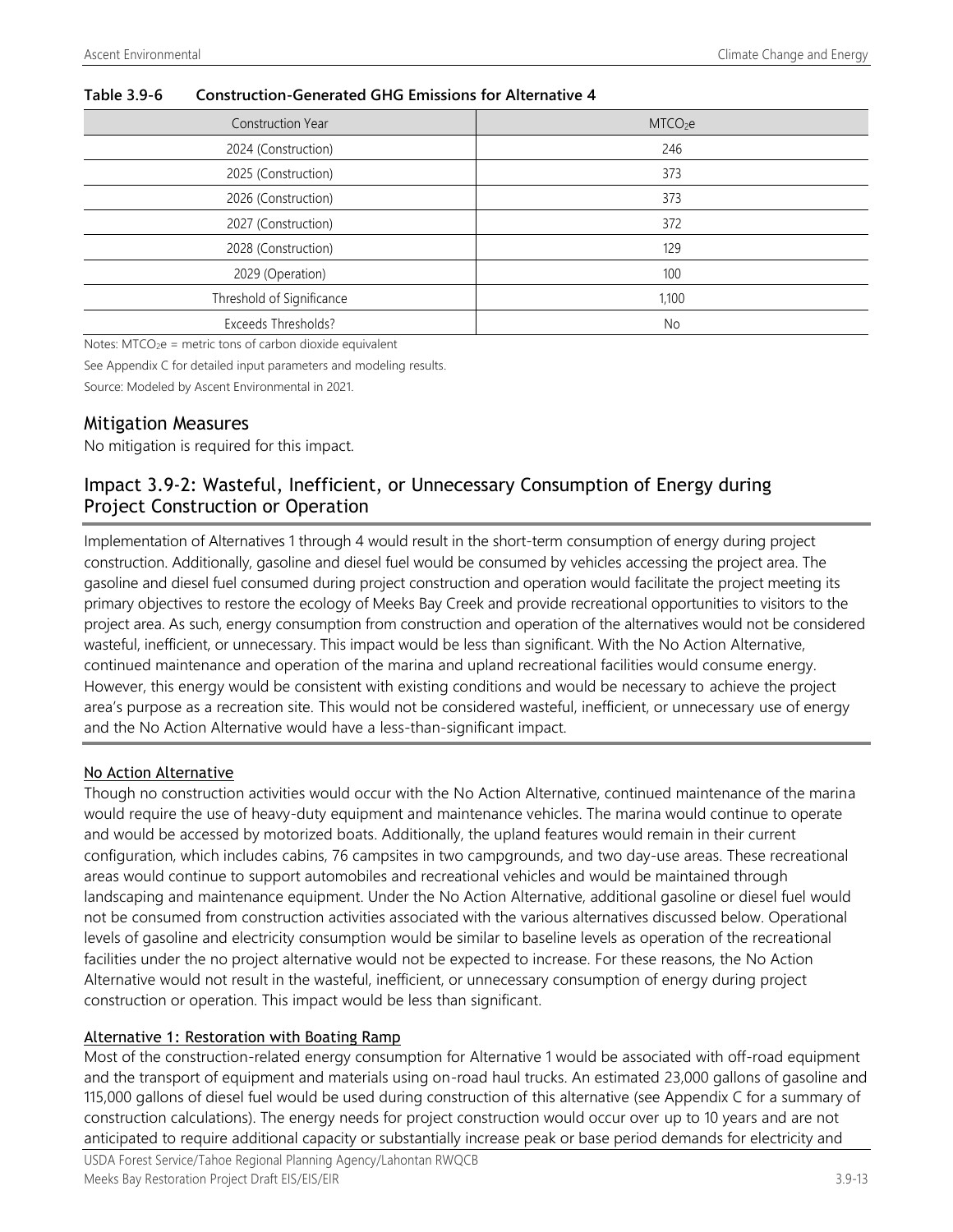other forms of energy. Gasoline and diesel would also be consumed during worker commute trips. Energy would be required to transport demolition waste and excavated materials. The one-time energy expenditure required to construct the project (spread over the buildout period) would be nonrecoverable. There is no atypical constructionrelated energy demand associated with the project. Nonrenewable energy would not be consumed in a wasteful, inefficient, or unnecessary manner when compared to other construction activity in the region. Additionally, as shown in Appendix C, on-road gasoline and diesel fuel consumption associated with construction activity would go down every year as the vehicle fleet becomes more fuel-efficient over time.

Alternative 1 would result in the consumption of gasoline and diesel fuel from visitors accessing the project area. In total, Alternative 1 would generate vehicle activity that would consume 2,755 and 635 gallons of gasoline and diesel fuel, respectively. This level of gasoline and diesel fuel consumption would facilitate access to the project area for the recreational enjoyment of visitors which is an objective of the project. Therefore, energy consumption would not be considered wasteful, inefficient, or unnecessary. Additionally, the removal of the marina would result in decreased boating activity, as described under Impact 3.9-1, above. This would reduce the overall fuel consumption associated with operation of boats in the project area. This impact would be less than significant.

#### Alternative 2: Restoration with Pedestrian Pier

An estimated 27,000 gallons of gasoline and 1,121,000 gallons of diesel fuel would be used during construction of Alternative 2. Alternative 2 would generate the same level of VMT as Alternative 1, which would consume the same number of gallons of gasoline and diesel fuel. Additionally, the removal of the marina would result in decreased boating activity, thus reducing the overall fuel consumption associated with operation of boats. For the reasons listed above under Alternative 1, Alternative 2 would not result in the wasteful, inefficient, or unnecessary consumption of energy. This impact would be less than significant.

#### Alternative 3: Restoration with No Pier

An estimated 26,000 gallons of gasoline and 1,117,000 gallons of diesel fuel would be used during construction of Alternative 3. Alternative 3 would generate a similar level of VMT as Alternative 1, which would consume a similar number of gallons of gasoline and diesel fuel. Additionally, the removal of the marina would result in decreased boating activity, thus reducing the overall fuel consumption associated with operation of boats. For the reasons listed above under Alternative 1, Alternative 3 would not result in the wasteful, inefficient, or unnecessary consumption of energy. This impact would be less than significant.

#### Alternative 4: Preferred Alternative

An estimated 24,000 gallons of gasoline and 1,111,000 gallons of diesel fuel would be used during construction of Alternative 4. Alternative 4 would generate a similar level of VMT as Alternative 1, which would consume a similar number of gallons of gasoline and diesel fuel. Additionally, the removal of the marina would result in decreased boating activity, thus reducing the overall fuel consumption associated with operation of boats. For the reasons listed above under Alternative 1, Alternative 4 would not result in the wasteful, inefficient, or unnecessary consumption of energy. This impact would be less than significant.

#### Mitigation Measures

No mitigation is required for this impact.

### Impact 3.9-3: Conflict with or Obstruct a State or Local Plan for Renewable Energy or Energy Efficiency

Energy would be consumed during construction of Alternatives 1 through 4, as well as in the form of gasoline and diesel fuel combustion from construction vehicle trips. Renewable energy and energy efficiency plans generally target operational forms of energy from electricity and natural gas consumption, which would not occur from operation of the alternative. Implementation of the alternatives would not preclude the implementation of efficacy of transportationrelated energy measures, such as those that may be included in an RTP/SCS. For these reasons, implementation of all alternatives would not obstruct a state or local plan for renewable energy or energy efficiency. This impact would be less than significant for all alternatives.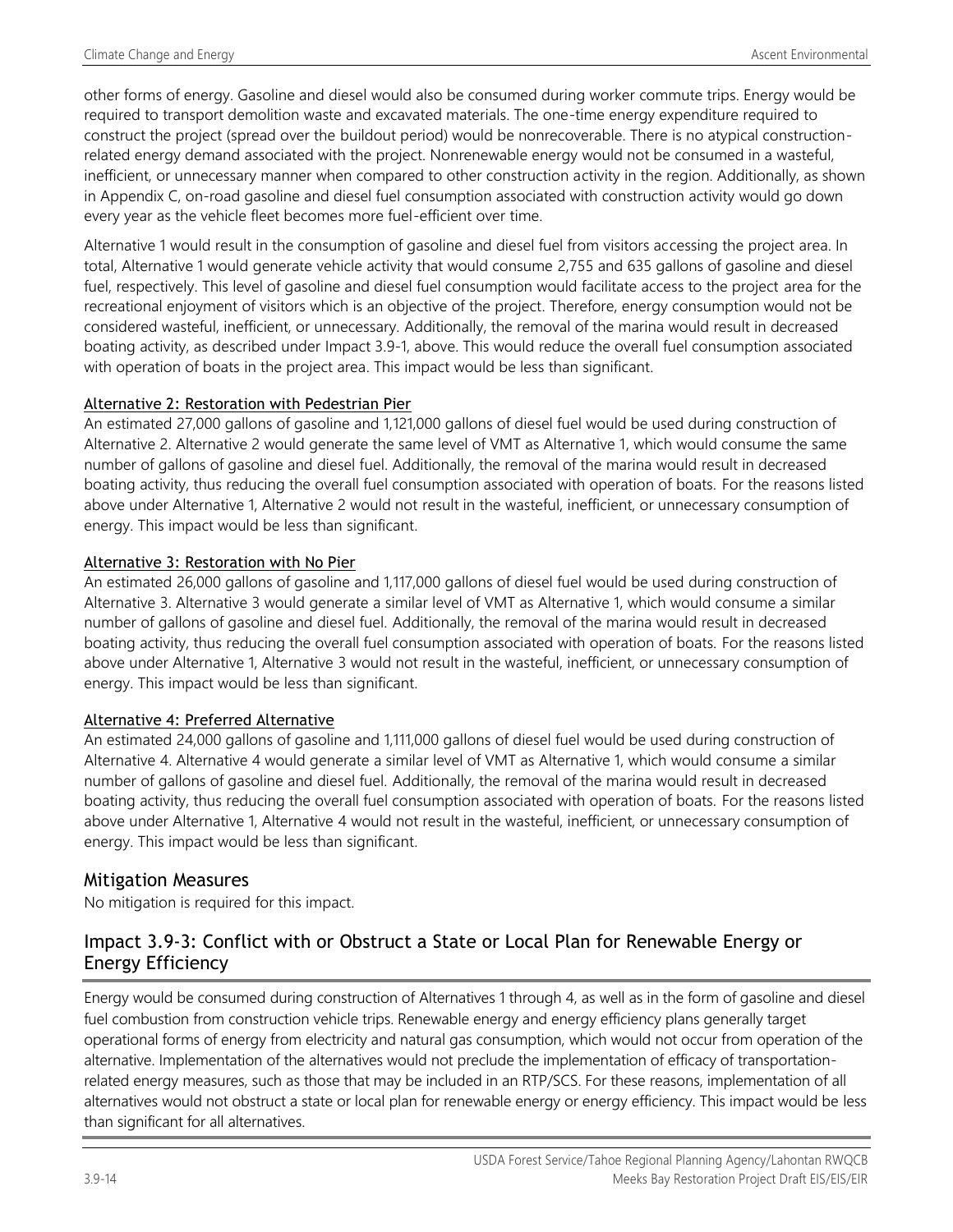#### No Action Alternative

Under the No Action Alternative, the existing facilities would continue to function at current levels. Boats that currently access the marina would continue to operate and consume fossil fuel and vehicles would continue to access the campground and other recreational features at the project area. The continued operation of the project area would not impede or obstruct the deployment of mechanisms contained in a state or local plan for renewable energy or energy efficiency. Under the No Action Alternative, the heavy-duty equipment required to construct facilities on the project area and facilitate restoration efforts, as proposed under each alternative, would not operate and would thus not consume gasoline or diesel fuel. Because the No Action Alternative would not result in a conflict with a state or local plan that promotes renewable energy or energy efficiency, this impact would be less than significant.

#### Alternative 1: Restoration with Boating Pier

The primary energy that would be used to implement Alternative 1 would be expended during project construction. Statewide plans, policies, and initiatives that support the use of renewable energy or efficient energy use, such as the 2017 California Climate Change Scoping Plan (2017 Scoping Plan) or the triennial updates to Part 6 of the Title 24 California Building Code (California Energy Code), inherently target operational forms of energy, which would not apply to the project, nor would implementing the project affect the goals and policies contained therein.

Energy would be consumed during project construction; however, this one-time energy expenditure would not impede or conflict with an applicable renewable energy or energy efficiency plan. Applicable plans, such as the 2017 Scoping Plan, address renewable energy and energy efficiency from an operational perspective with the understanding that construction-related energy consumption is inherently short term. Therefore, projects for which construction activities comprise the bulk of energy consumption, such as Alternative 1, are not the focus of such plans. While Alternative 1 would result in consumption of gasoline and diesel fuel, such products would be governed by local, regional, and statewide mechanisms such as the low carbon fuel standard and various transportation strategies implemented throughout the Lake Tahoe region by the Tahoe Metropolitan Planning Organization (TMPO) as components of its existing and future RTP/SCSs. Alternative 1 would not prevent TMPO or other agencies from addressing gasoline and diesel fuel consumption.

Because the use of gasoline and diesel fuel during project implementation would be short term and project implementation would not generate notable new operational energy demand, implementing the project would not conflict with a renewable energy or energy efficiency plan. This impact would be less than significant.

#### Alternative 2: Restoration with Pedestrian Pier

Similar to Alternative 1, the greatest amount of energy consumed from implementation of Alternative 2 would occur during construction and restoration activities. For the reasons listed above under Alternative 1, implementation of Alternative 2 would not conflict with a renewable energy or energy efficiency plan. This impact would be less than significant.

#### Alternative 3: Restoration with No Pier

Similar to Alternative 1, the greatest amount of energy consumed from implementation of Alternative 3 would occur during construction and restoration activities. For the reasons listed above under Alternative 1, implementation of Alternative 3 would not conflict with a renewable energy or energy efficiency plan. This impact would be less than significant.

#### Alternative 4: Preferred Alternative

Similar to Alternative 1, the greatest amount of energy consumed from implementation of Alternative 4 would occur during construction and restoration activities. For the reasons listed above under Alternative 1, implementation of Alternative 4 would not conflict with a renewable energy or energy efficiency plan. This impact would be less than significant.

#### Mitigation Measures

No mitigation is required.